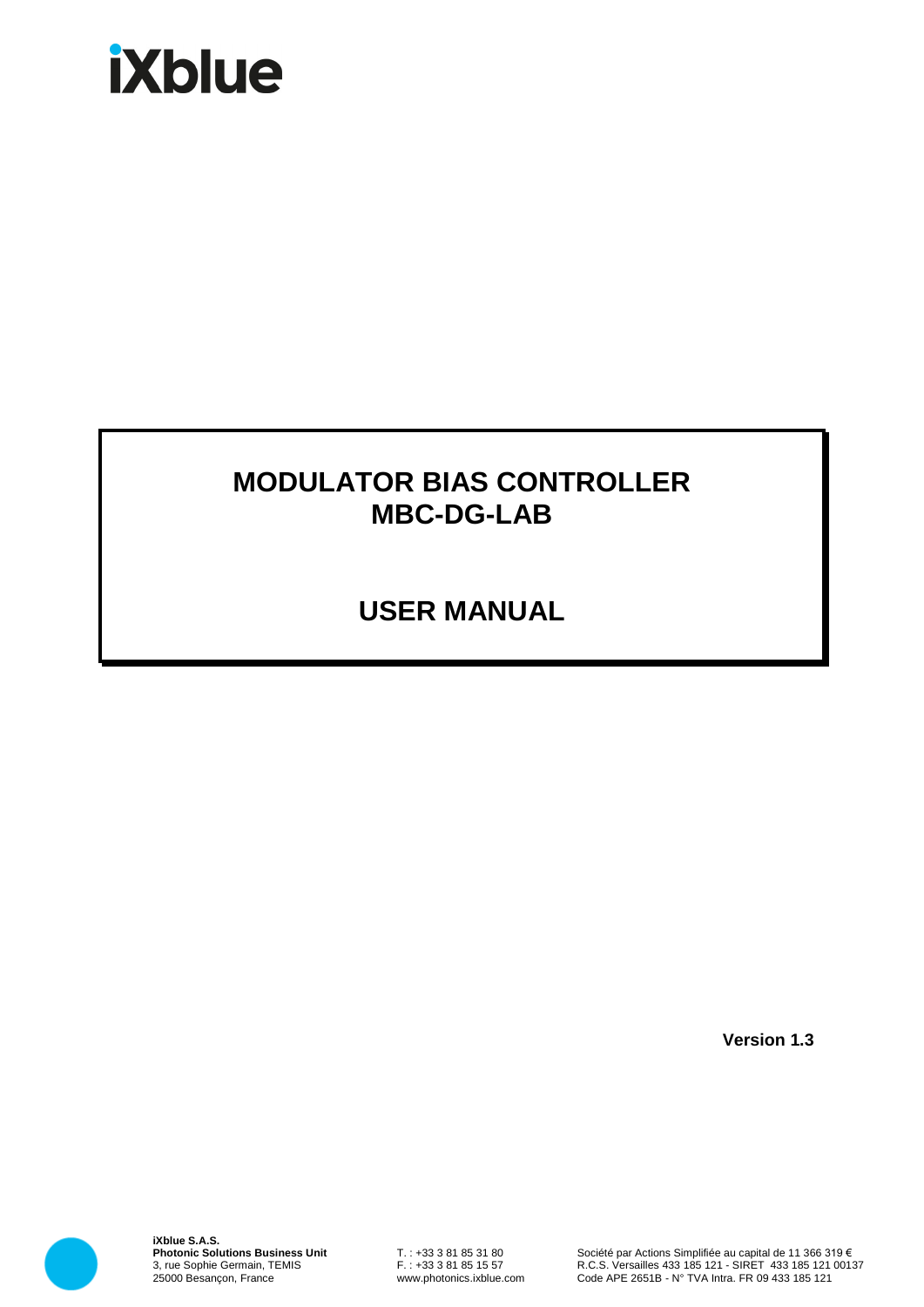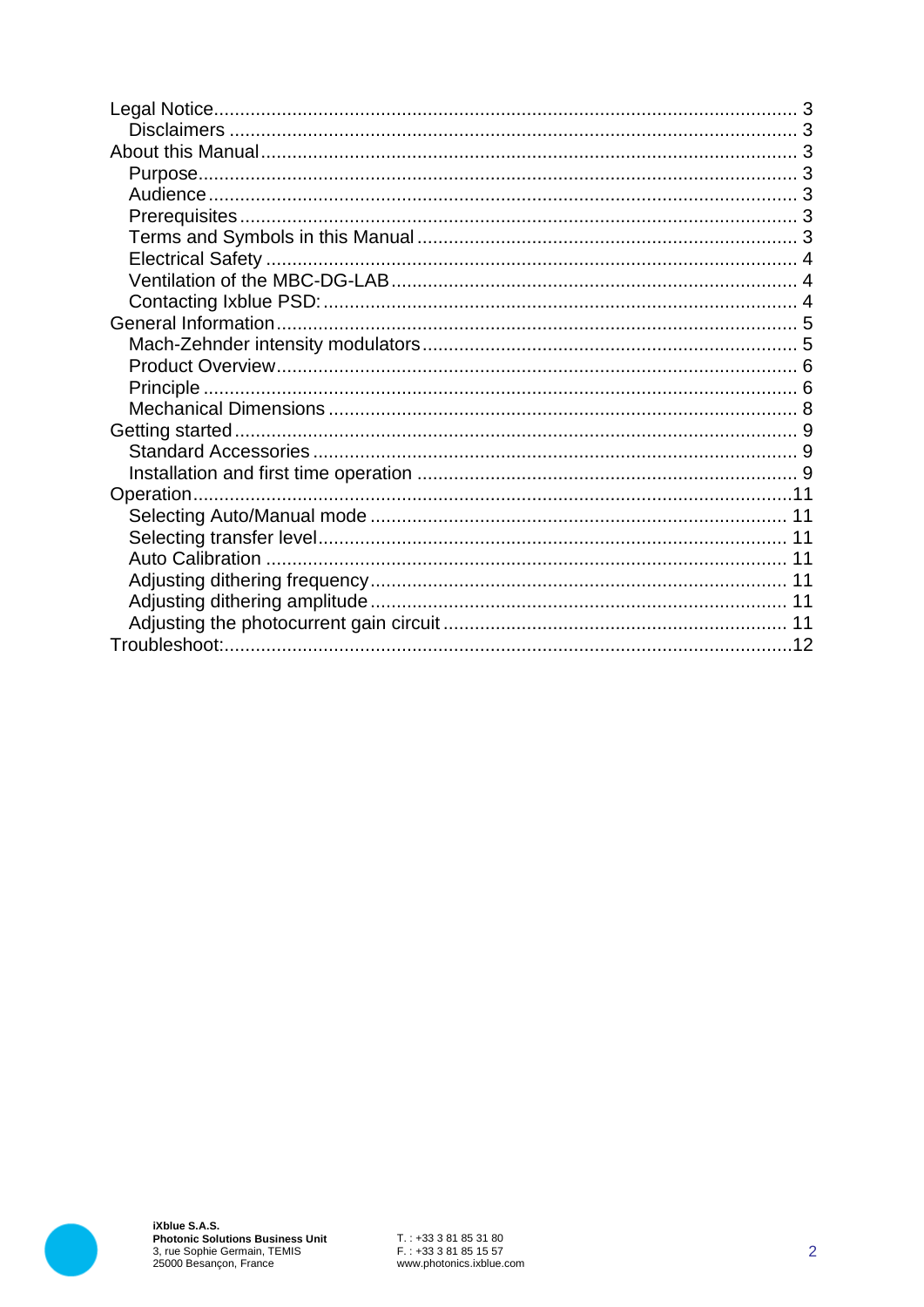# **Legal Notice**

#### **Disclaimers**

No warranties : This documentation is provided « as is » without any express or implied warranty of any kind.

Limitation of Liability : Ixblue does not assume any liability arising out of the application or use of any products, or software described herein. In no event shall Photline be liable for any damage whatsoever (including, without limitation, consequential or incidental damages, damages for lot of profits, or otherwise) arising out of the use of the information provided in this documentation.

The contents of this publication have been carefully checked for accuracy. However, Ixblue makes no warranty as to the completeness, correctness, or accuracy of the information contained within this documentation. In the interest of continued product improvement, Ixblue further reserves the right to make any change in any products describers herein without notice. This publication is subject to change without notice.

## **About this Manual**

#### **Purpose**

The purpose of this instruction manual is to explain how to set up the MBC-DG-LAB and to utilize the various features of the product.

#### **Audience**

This manual is designed to professionals with the necessary technical background and prerequisites needed to use fiber optics components, including Mach-Zehnder lithium niobate modulators, and the related test equipments and accessories.

#### **Prerequisites**

Reader is assumed to be familiar with fiber optics technology.

#### **Terms and Symbols in this Manual**

The following terms and symbols may appear throughout this manual :

WARNING : Warning statement identify conditions or practices that could result in injury or loss of life

CAUTION : Caution statement identify conditions or practices that could result in damage to this product or other property

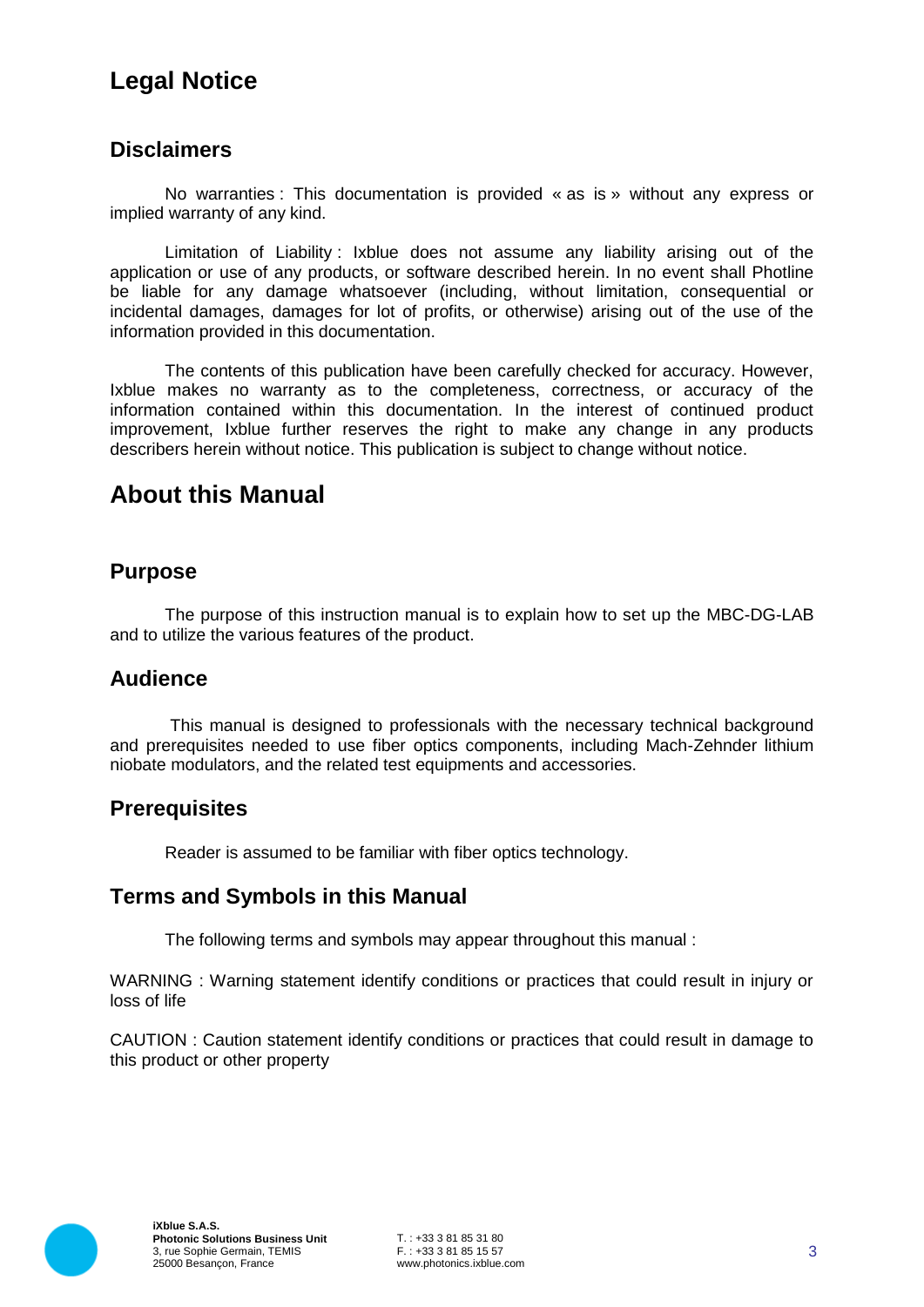## **Electrical Safety**

| <b>WARNING</b> | Do not attempt to perform servicing or maintenance<br>To avoid personal injury, do not operate this instrument without<br>the protective cover of the chassis. Do not make any service or<br>maintenance of any kind to the system.<br>Refer servicing only to authorized personnel from Ixblue. |
|----------------|--------------------------------------------------------------------------------------------------------------------------------------------------------------------------------------------------------------------------------------------------------------------------------------------------|
| <b>WARNING</b> | Operate under the proper environmental conditions.<br>The MBC-DG-LAB is designed for indoor use, only. To avoid<br>the possibility of injury, do not expose this instrument to rain or<br>excessive moisture. Do not operate the instrument in the<br>presence of flammable gases or fumes.      |

## **Ventilation of the MBC-DG-LAB**

| Do not cover the MBC-DG-LAB with any covering or overlay. |
|-----------------------------------------------------------|
|-----------------------------------------------------------|

## **Contacting Ixblue PSD:**

For application oriented questions, for questions related to service, please contact Ixblue PSD Besançon

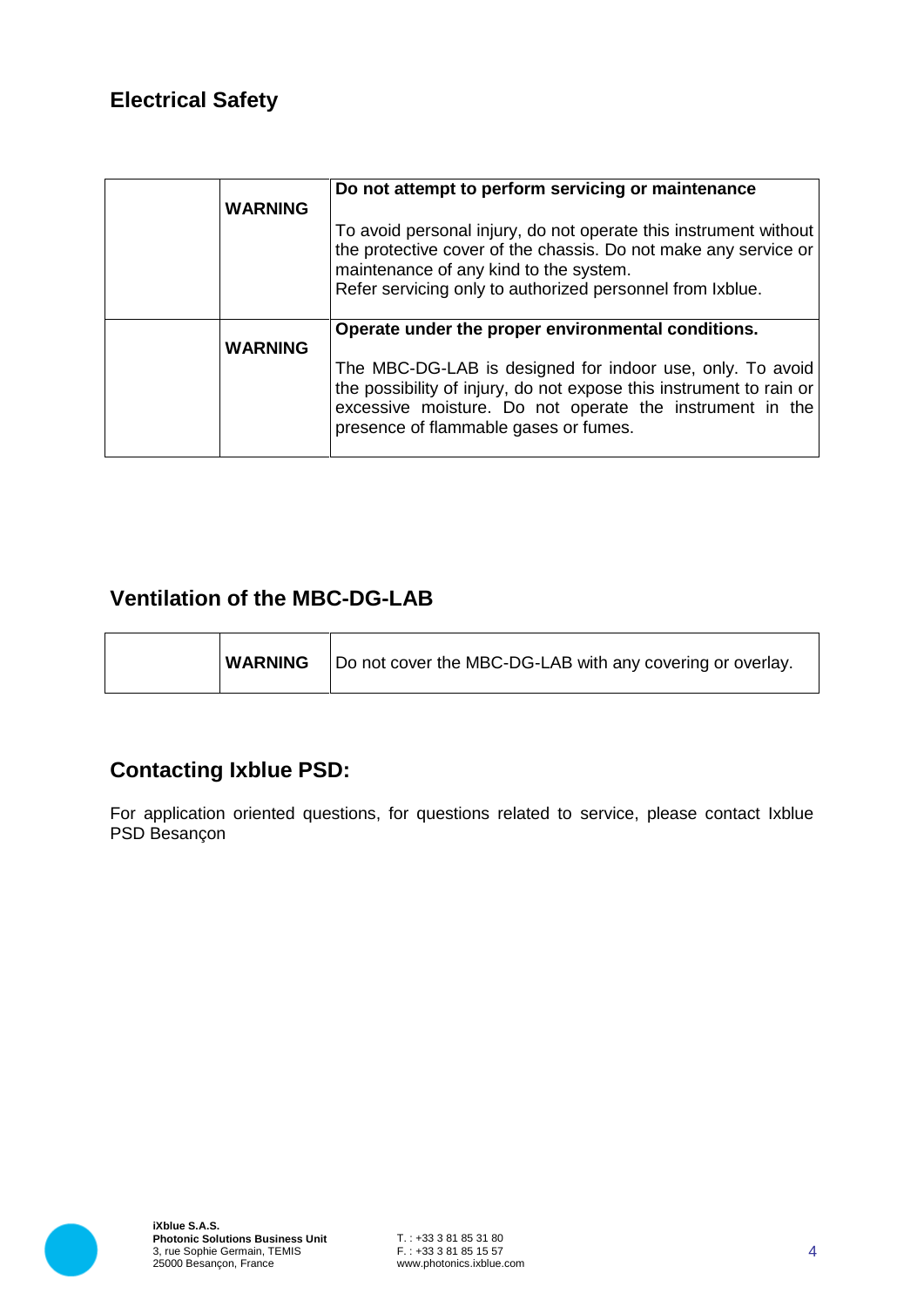## **General Information**

#### **Mach-Zehnder intensity modulators**

Lithium niobate (LiNbO3) Mach-Zehnder intensity modulators are external modulators that have been widely used since the mid-nineties, mostly in long haul optical networks for their ability to modulate optical signal from 1300 nm and 1550 nm laser diodes with short transition times and without chirp. Thanks to their broad wavelength performance, they currently also offer modulation solutions to 1064 nm and other near infrared lasers.

Mach-Zehnder modulators are interferometric devices and exhibit a sine transfer function (Figure 1). Although highly stable components, their operating point can suffer slow drift due to variations of external conditions and that drift may result in variations of key performances like extinction ratio.

In order to adjust the operating point of Mach-Zehnder modulators independently from the high frequency modulation signal applied, they can be designed with two sets of electrodes: one set of electrodes, the RF Electrodes, is used to apply the RF signal (PRBS data stream, analog signal, short pulses…). The second set of electrodes, the DC Bias Electrodes, is generally used to adjust with a fixed voltage the working point of the modulator. Figure 2 illustrate the typical electrode architecture of Mach-Zehnder modulator.



*Figure 1 : transfer function of a Mach-Zehnder modulator and data output vs data input at QUAD+ and QUAD- operating point*

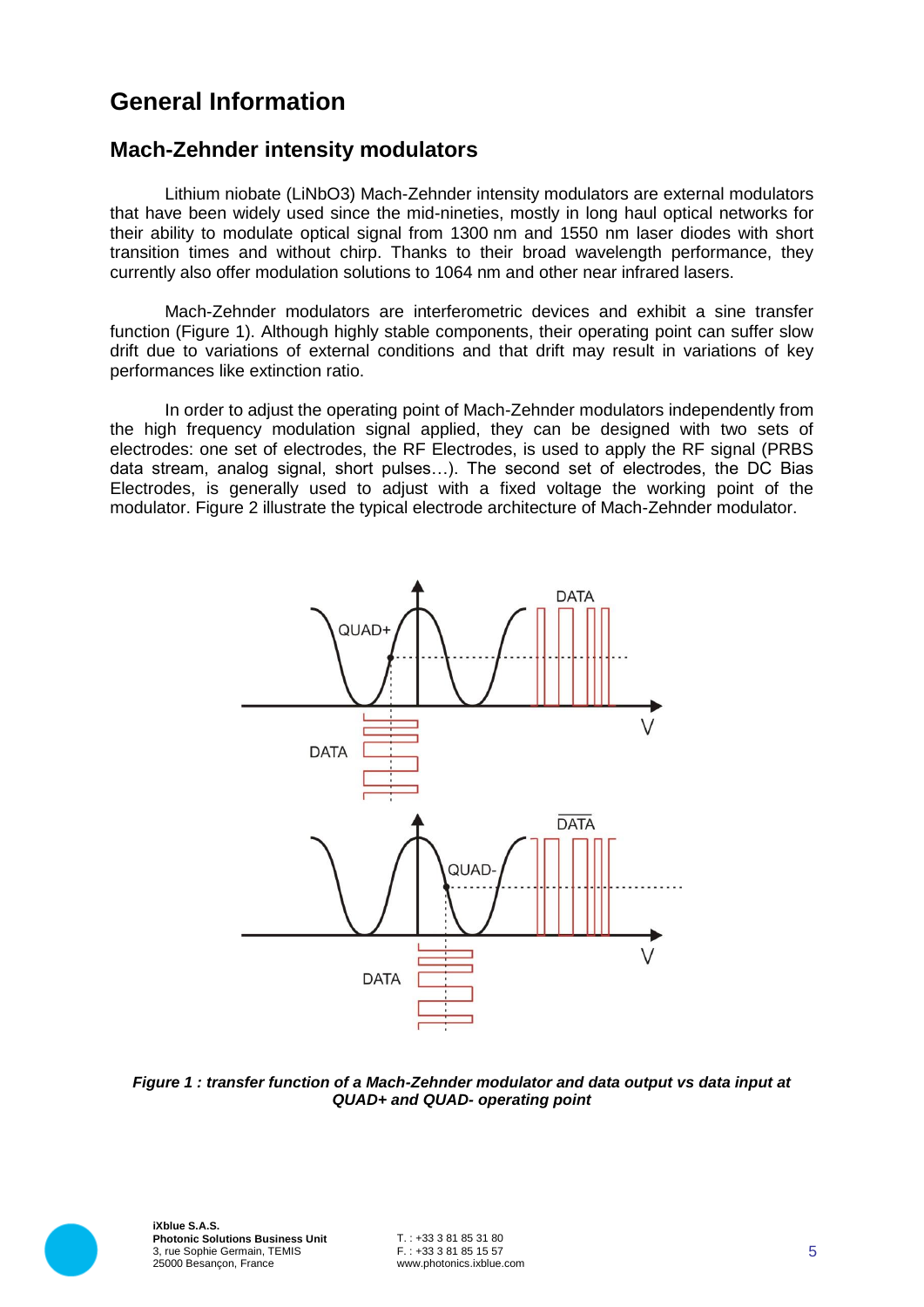

*Figure 2 : typical electrode and waveguide architecture of a Mach-Zehnder modulator*

#### **Product Overview**

MBC is a bias controller specially designed to stabilize the operating point of LiNb03 Mach-Zehnder modulators by monitoring the bias voltage applied on the DC electrodes of the devices.

The MBC controllers can lock any modulator and allows for continuous tuning of the operating point. The continuous format such as ERZ (Electrical Return to Zero) where the operating point must be set at 33% or 66% of the maximum transmission.

## **Principle**



#### *Figure 3: basic scheme of a modulation set-up including a modulator bias controller and an external monitoring photodiode*

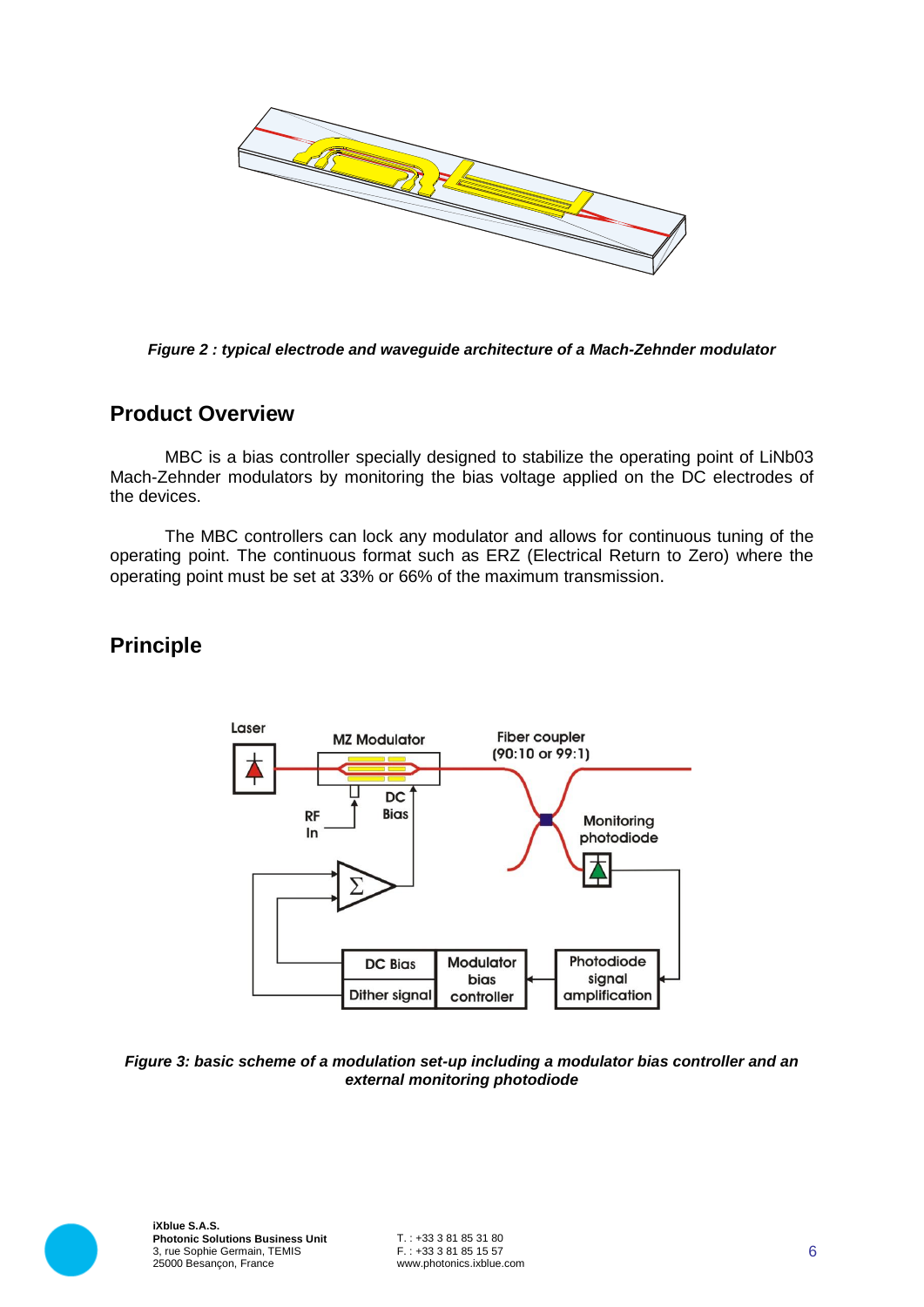A Mach-Zehnder modulator is illuminated by a laser at the optical input. The data stream is applied to the RF electrodes. At the output of the MZ modulator, a fiber coupler with a strong imbalance (10:90 or 1:99) allows to detect a small portion of the transmitted light with a monitoring photodiode. The signal is amplified and processed in order to control the stability of the operating point. Any deviation is compensated by a new value of the electrical bias voltage applied by the feedback loop in order to maintain the operating point at the desired position.

The principle of operation of the MBC is based on the generation of a very low frequency and low amplitude electrical signal (dither signal), which is summed to the DC bias voltage. Any deviation from the working point creates harmonics that can be measured and compared by frequency analysis and by signal processing carried out by a specific algorithm, developed by Ixblue, in order to retrieve the sign and the amplitude of the deviation.

The modulator is polarized in quadrature QUAD+ or QUAD- as the second harmonic is null. Otherwise, the modulator can be polarized on MIN or MAX as the first order is null. Any other transmission state is also possible thanks to a dedicated algorithm function.





**iXblue S.A.S. Photonic Solutions Business Unit** 3, rue Sophie Germain, TEMIS 25000 Besançon, France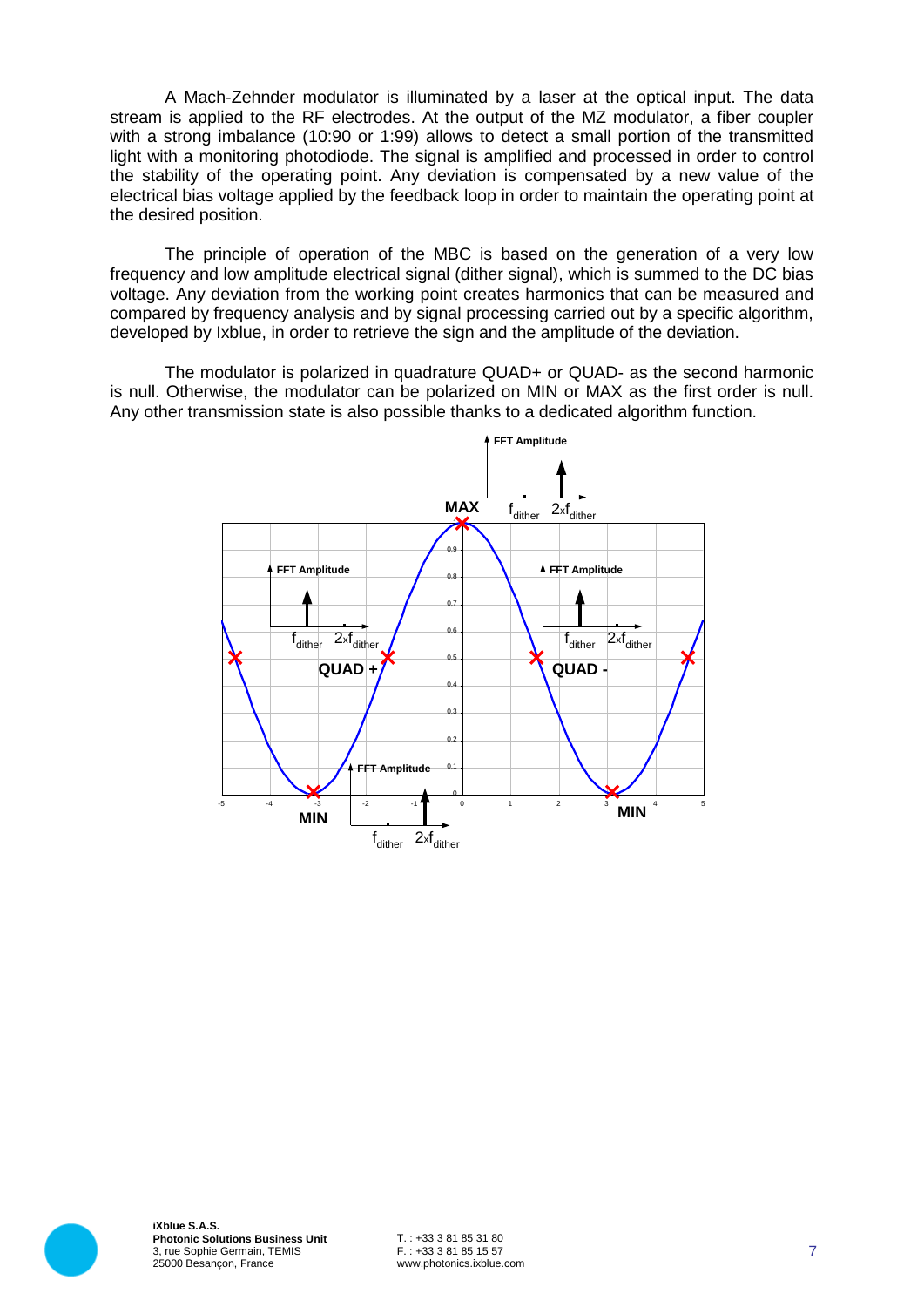## **Mechanical Dimensions**

221mm x 221mm x 44mm

#### MBC LAB:



#### <1> Power button

<2> Control LED

Lock: MBC is locked to the fixed point (still active when laser light is off) Scan: MBC is performing a scan. If flashing, no signal detected.

- <3> Bias Modulator connector (BNC)
- <4> Input Optical Connector
- <5> Output optical connector (coupler option)
- <6> Power supply connector (Jack 3.5mm, 12V 500mA)
- <7> USB connector

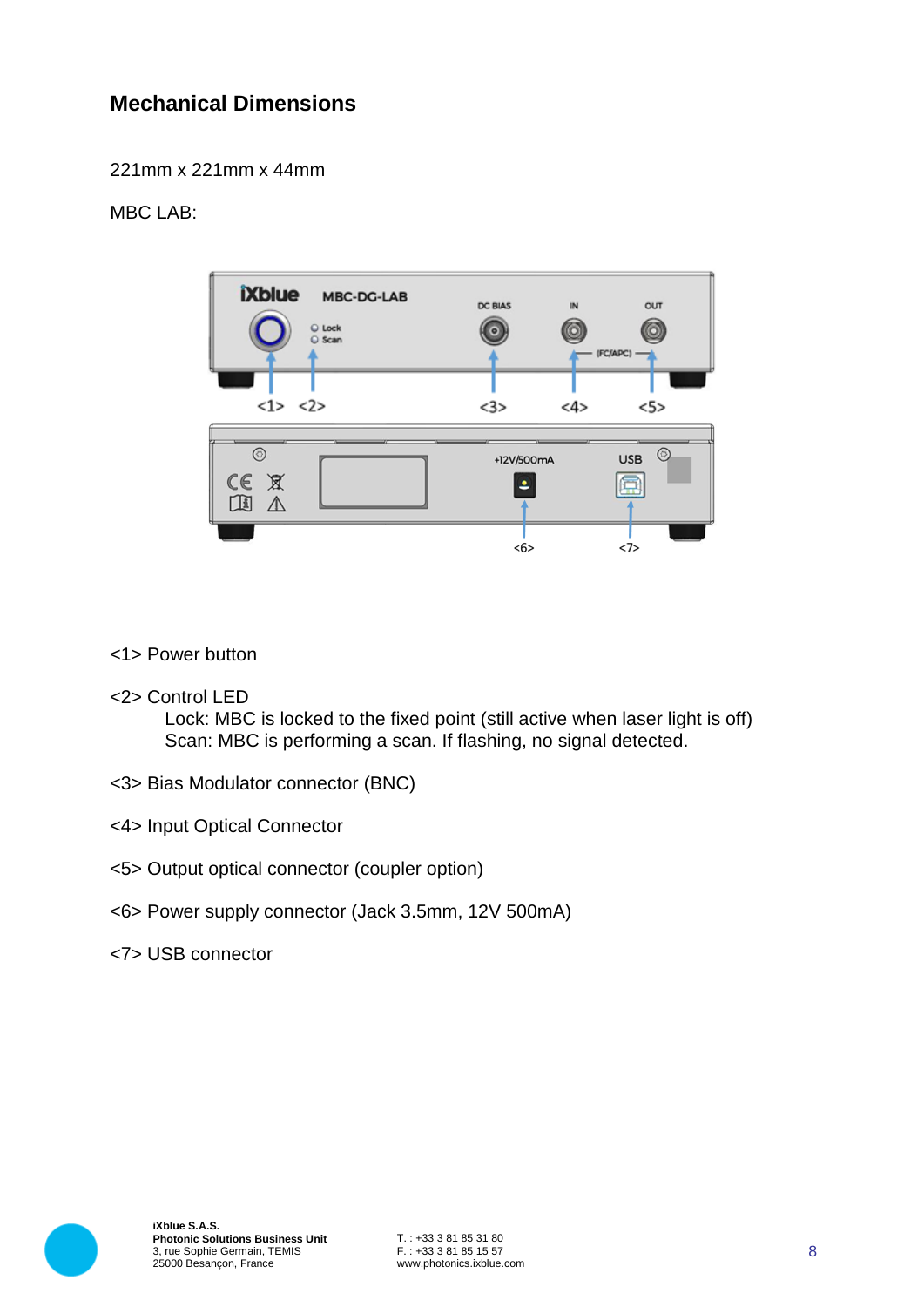# **Getting started**

## **Standard Accessories**

User Manual Interface User Manual Cord Kit USB Cord AC-DC Power Supply

#### **Installation and first time operation**

Proceed as follow to install the MBC-DG-LAB.

- Set MBC LAB on a flat stable surface
- Connect the power supply plug-in to the power supply connector <6>
- Connect the modulator optical output through a tap coupler for "no coupler option", directly for "coupler option" to "In"-connector of the MBC-Lab(<4>).See optical connection schemes bellow.
- Connect the BNC cable to "DC-Bias" (<3>) and the black (Ground) and red (DC Bias) wires to the bias electrode of the modulator.
- Switch on the laser to illuminate the modulator at the desired optical power level
- **Power ON the MBC-DG-LAB <1>**
- A procedure of initialization by scanning the Vbias range from –10V to +10V will start to adjust automatically the operating point by use of the initial conditions
- After stabilization, the RF signal can be applied and the parameters of the MBC can be modified.
- Any change of the dither frequency results in a new search of the operating point by scanning of the bias voltage from –10V to +10V.



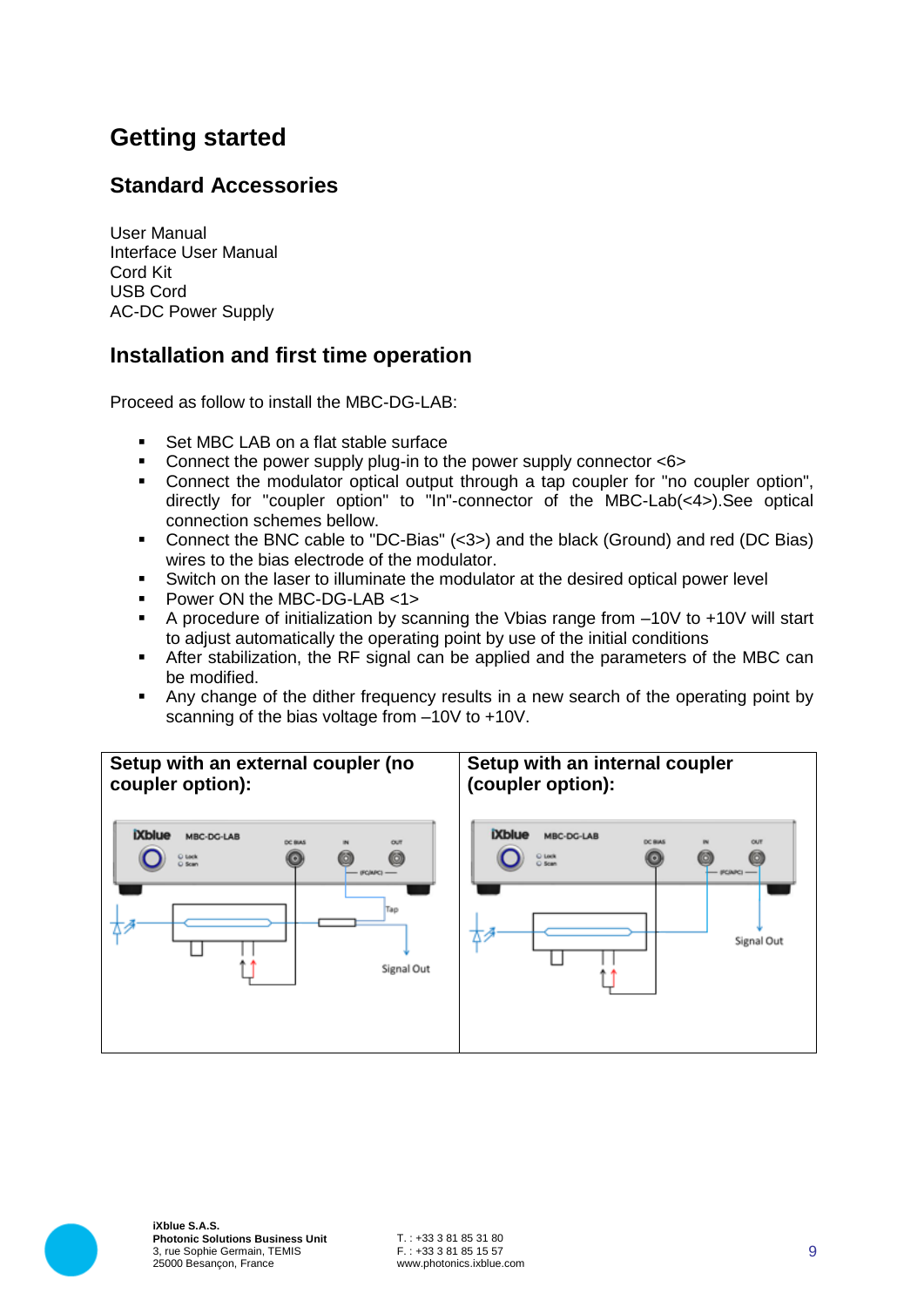#### **IMPORTANT NOTES:**

**1-** The optical signal processing in the MBC is such that the value of the RF amplitude voltage is limited. The limit is  $0.75V\pi$  and the MBC will not work correctly if the RF signal with a larger amplitude is applied to the modulator.

A 0.75V $\pi$  amplitude is equivalent to a 1.5V $\pi$  peak-to-peak value and the majority of the applications operate with a lower RF signal: typically  $0.5V_{\pi}$  amplitude (or  $1V_{\pi}$  peak-to-peak). Thus, in spite of that restriction, the MBC will operate correctly with most of the application.

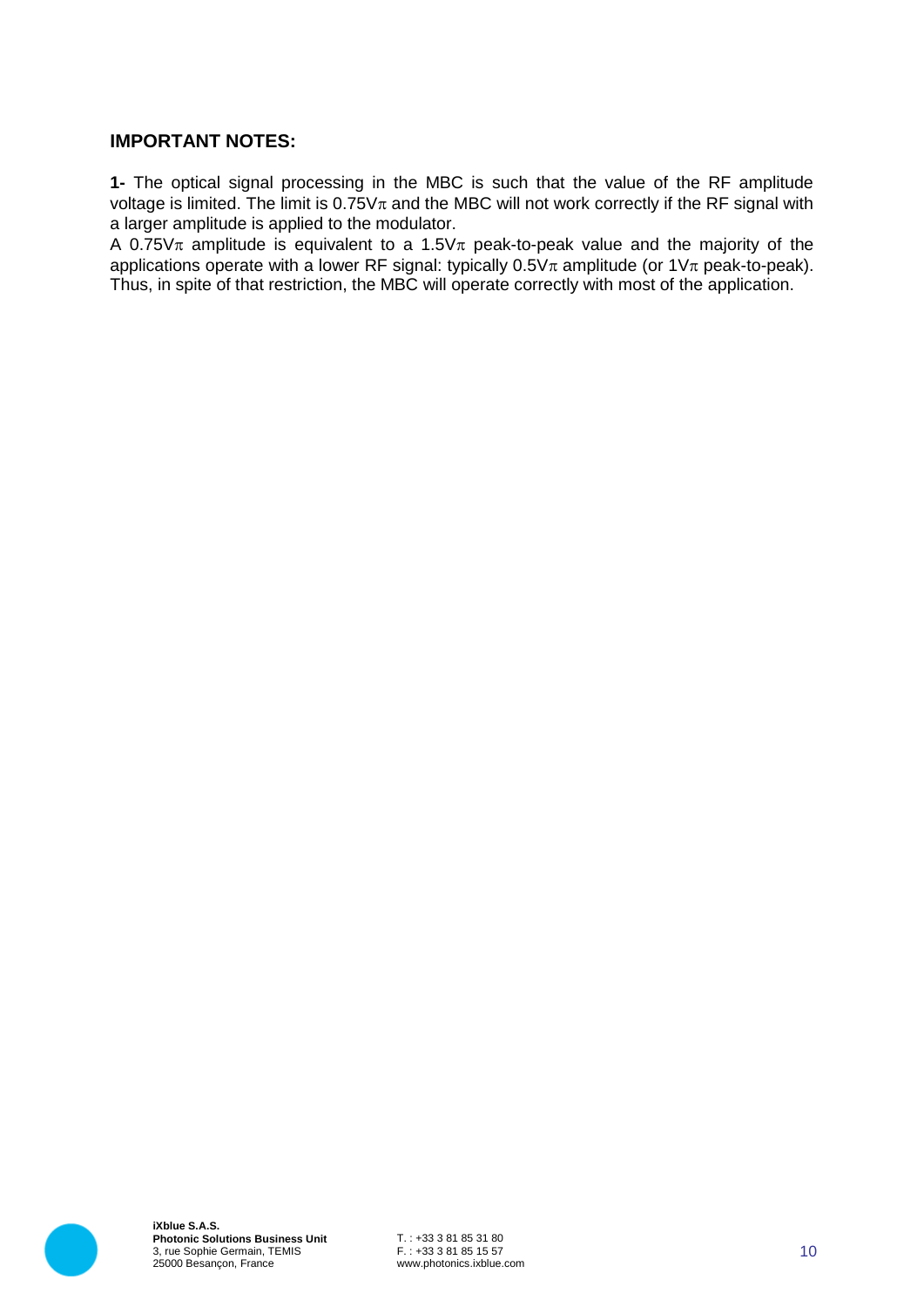# **Operation**

For more information on the way to set parameters, please refer to the GUI interface handbook.

#### **Selecting Auto/Manual mode**

One can choose between two operation modes: AUTO or MANUAL.

In AUTO mode, the board searches the bias value corresponding to the selected transfer level.

In MANUAL mode, one set the DC bias value, and no dither is applied to DC Bias.

#### **Selecting transfer level**

Transfer Level is characterized by its level in % (MIN is 0, MAX is 100, QUAD+ is +50, QUAD – is –50). In general for digital NRZ and analog signals, the transfer level is set to QUAD. For pulse application, MIN point is privileged.

#### **Auto Calibration**

Auto Calibration will set the parameter dither amplitude and photodiode gains to an optimum, depending on the chosen transfer level point: Quad, Min or Max. The board will switch to Auto mode at the end of the calibration sequence.

## **Adjusting dithering frequency**

The MBC allows the user to adjust the dithering frequency between 400 Hz and 1400 Hz. It is set by default at 1000Hz. This feature proves especially useful to avoid any interference between the RF signal and the dithering signal or when more than one modulator with MBC are used in the same link.

## **Adjusting dithering amplitude**

The MBC allows the user to adjust the dithering amplitude between 10 mV and 1 V. This feature proves especially useful to optimize the overall performance of the MBC and to adapt to various conditions such as modulator Vpi or photodiode response. In auto calibration mode dither amplitude is set to 3% of the Vpi in Quad mode and 0.2% in Min and Max mode. Increasing dither, in general 20 to 50mVpp can help for feedback loop stabilization at low optical power (-20dBm on photodiode for example).

After modifying this parameter, one must do a scan restart.

## **Adjusting the photocurrent gain circuit**

The MBC 2 offers 127 different gain values for the photocurrent circuit so as to adapt to the largest variety of applications and to offer the widest dynamic range for the input photocurrent. For Quad mode it is recommended to keep the gain under 110, otherwise the feedback loop may oscillate.

After modifying this parameter, one must do a scan restart.